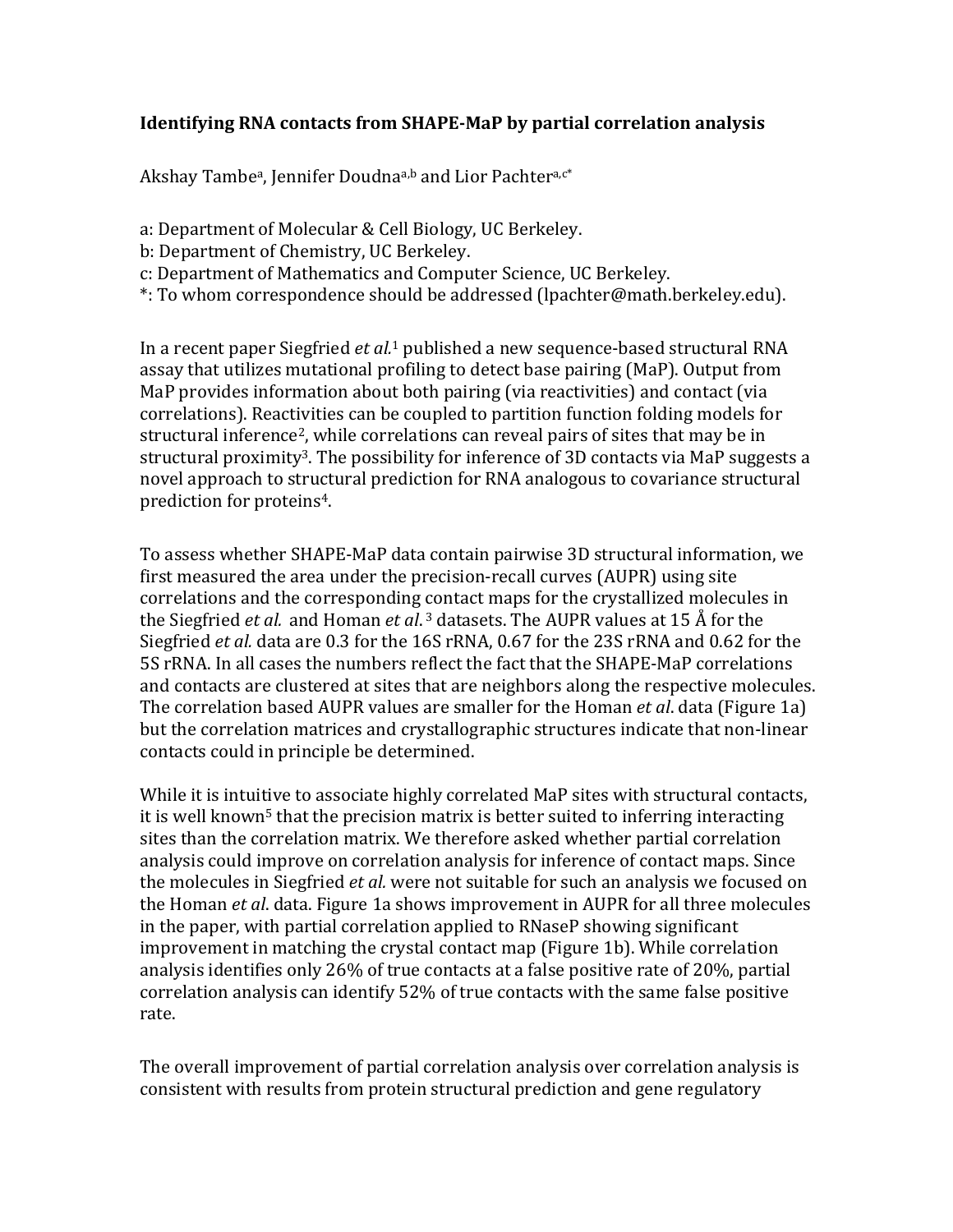network analysis. Even though the most highly correlated sites are in contact, some correlations may result from transitive effects: when A is correlated with B and B is correlated with C then A is correlated with C. This is evident in Figure 3c of Homan *et al.* via the presence of many triangles. As shown by example (Figure 1c, d), partial correlations greatly reduce this effect. This suggests that partial correlation analysis may become a powerful tool for structural inference using SHAPE-MaP.

1. Siegfried, N. A., Busan, S., Rice, G. M., Nelson, J. A. E. & Weeks, K. M. *Nat Meth* 11,

959–965 (2014).

- 2. Hajdin, C. E. et al. *PNAS* **110**, 5498-5503 (2013).
- 3. Homan, P. J. *et al. PNAS* **111**, 13858-13863 (2014).
- 4. Göbel, U., Sander, C., Schneider, R. & Valencia, A. *Proteins* **18,** 309–317 (1994).
- 5. Lauritzen, S. L. (1996).
- 6. Schäfer, J. & Strimmer, K. *Bioinformatics* **21,** 754–764 (2005).